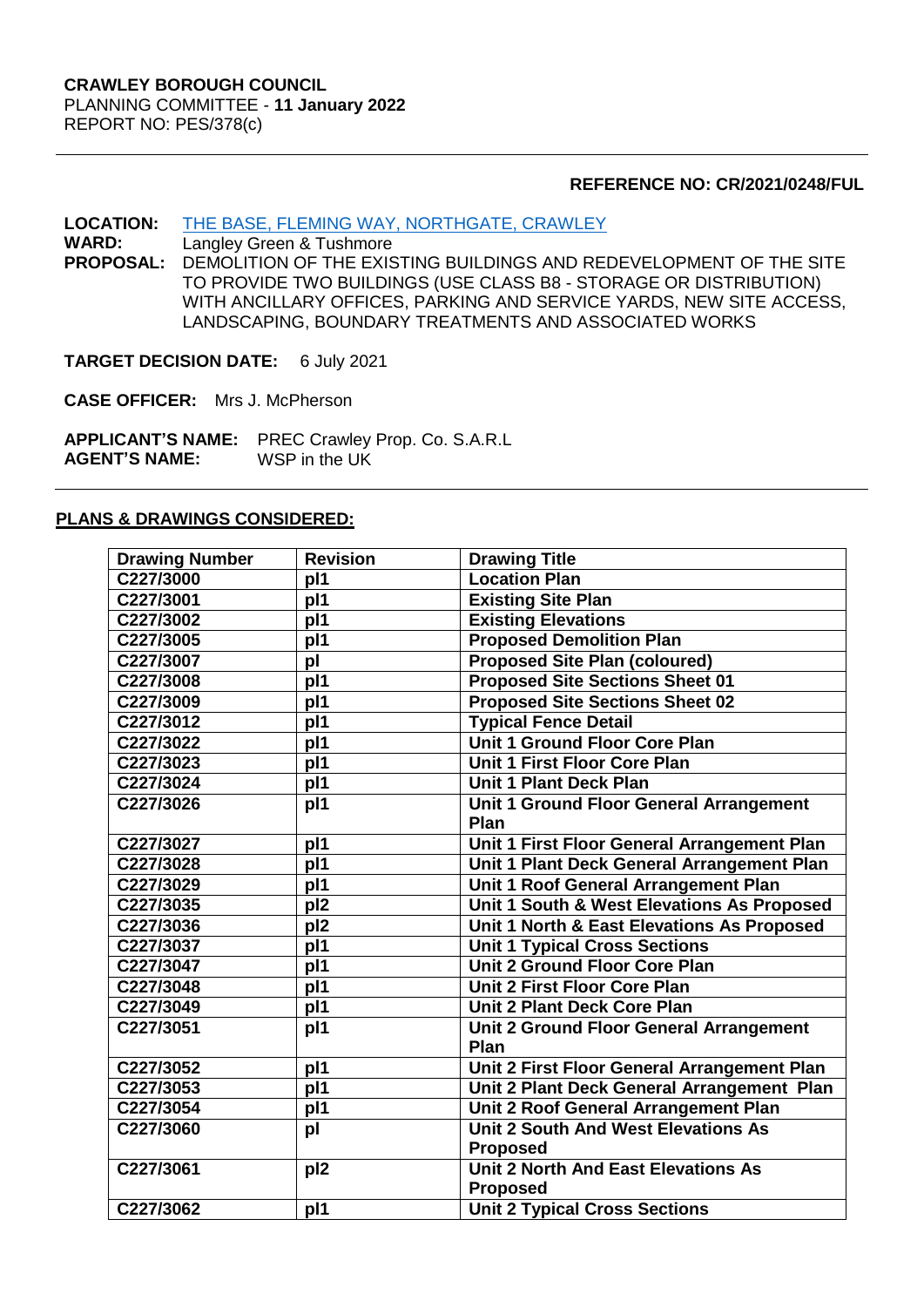| C227/4016                             | t1             | <b>Typical External Envelope Section Details</b><br>Sheet 2                        |
|---------------------------------------|----------------|------------------------------------------------------------------------------------|
| C227/4018                             | t1             | <b>Typical Escape Door Details</b>                                                 |
| C227/4019                             | t1             | <b>External Envelope Plan Details</b>                                              |
| C227/4020                             | t1             | <b>Typical Level - Loading Door Details</b>                                        |
| C227/4021                             | t1             | <b>Typical Door Leveller Door Details</b>                                          |
| C227/4012                             | t1             | Units 01 and 02 Typical Curtain Wall External<br><b>Wall Strip Section Sheet 1</b> |
| C227/4013                             | t1             | Units 01 and 02 Typical Office External Wall<br><b>Strip Section - Sheet 2</b>     |
| C227/4015                             | t1             | <b>Typical External Envelope Section Details</b><br>Sheet 1                        |
| 20054-BGL-XX-XX-<br>M2-S-00225        | T <sub>1</sub> | <b>Proposed Site Sections Sheet 1 of 2</b>                                         |
| 20054-BGL-XX-XX-<br>M2-S-00226        | T <sub>1</sub> | <b>Proposed Site Sections Sheet 2 of 2</b>                                         |
| 20054-BGL-XX-XX-<br><b>DR-S-00206</b> | T <sub>3</sub> | <b>Preliminary Proposed Contours</b>                                               |
| 20-178-EX-003                         | P <sub>1</sub> | <b>Ductwork for connection to future District</b><br><b>Energy Network</b>         |

# **ADDENDUM REPORT**

# **REASON FOR REPORTING TO COMMITTEE:-**

- 1.1 This application was considered at the meeting of the Planning Committee on 29<sup>th</sup> June 2021. A copy of the original committee report is attached as Appendix A and the minutes of the meeting are attached as Appendix B at the end of this report.
- 1.2 Members will recall that at the meeting it was resolved to grant planning permission for the development with delegated authority to officers to continue ongoing discussion with the ecologist and Environment Agency on the precise wording of the conditions but also to conclude a S106 agreement to secure the following:
	- Off-site infrastructure requirements due to the shortfall of replacement tree planting
	- A Manor Royal contribution
	- Provision within the site to contribute to the inter-related Micropark Trail and Super Hub Bus Stop Project
	- Travel Plan and its monitoring fee
	- Air Quality mitigation
- 1.3 Since the committee resolution and the applicants have been actively working conclude the agreement and this document was completed on the 17<sup>th</sup> September 2021. However, on the 14<sup>th</sup> September the Natural England Position Statement on Water Neutrality was received by the Local Planning Authority and as a consequence the planning permission could not be issued and this matter fully addressed by the applicants.
- 1.4 Since September, the applicants have sought to address water neutrality but have also sought to use the enforced delay to submit further information in order to remove the need for any precommencement conditions. As a result, further information has been provided to address other conditions which were proposed on the original officer report as well as further information to address the issue of Water Neutrality. This report addresses the changes since the original committee resolution.

## **CONSULTEE NOTIFICATIONS & RESPONSES:-**

- 2.1 Please note those consultees listed below relate only to new information received since  $29<sup>th</sup>$  June 2021 where re-consultation has taken place.
-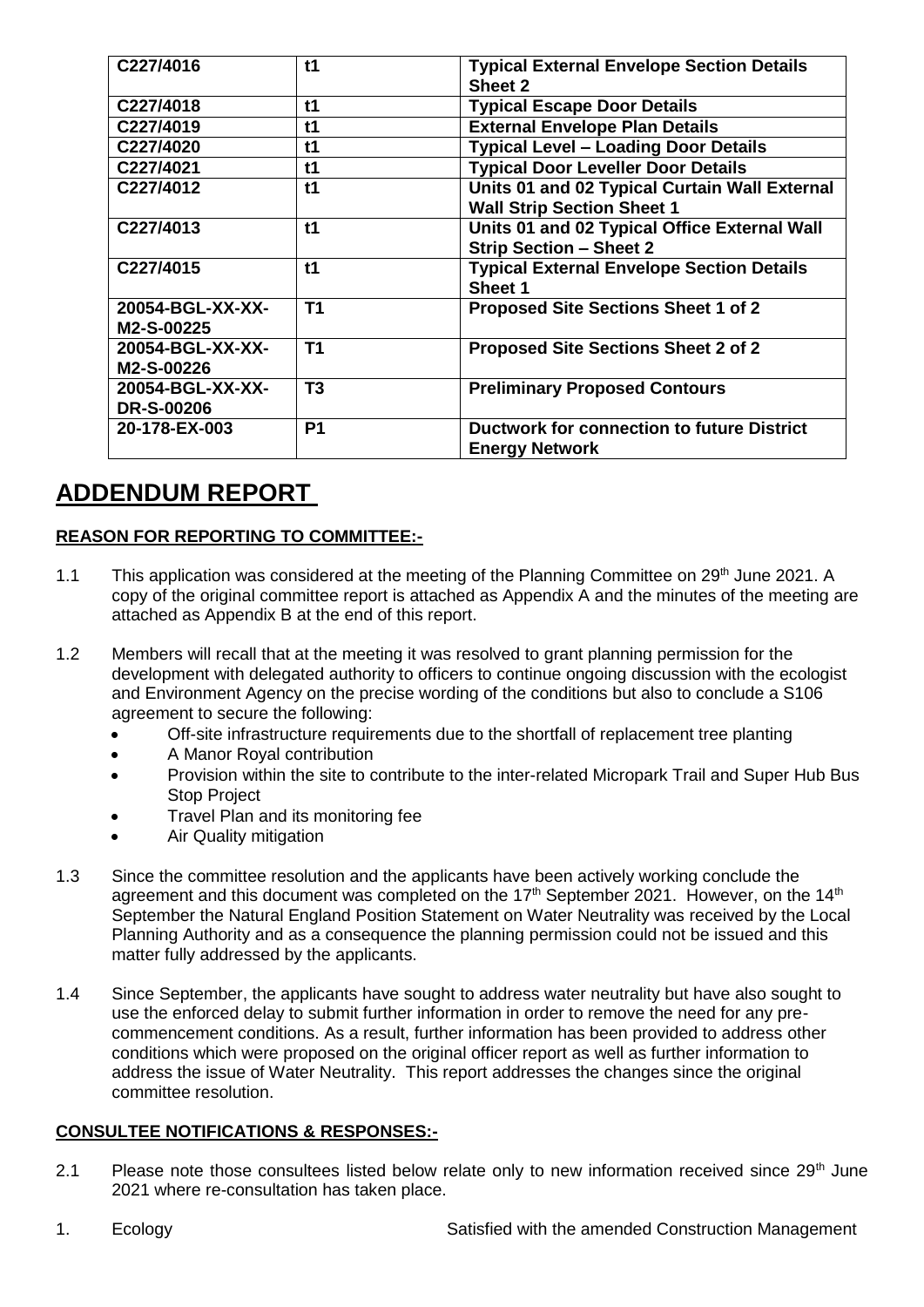Plan.

2. Environment Agency The two submitted reports satisfy all parts of our previously requested contamination condition but a condition is still needed for a verification report and to deal with any unexpected contamination. 3. CBC Energy Efficiency & Sustainability No objection to conditioning as per submitted plan.

# **PLANNING CONSIDERATIONS:-**

- 3.1 This report considers the specific matters that have arisen since the application was previously discussed by the planning committee as explained above: These are:
	- Water Neutrality
	- Design and Appearance of the building
	- Ecology
	- Contamination
	- Sustainability District Energy Requirements

## Water Neutrality

- 3.2 Crawley is situated in an area of serious water stress, as identified by the Environment Agency. The application site is supplied with water by Southern Water from its Sussex North Water Resource Zone (SNWRZ). This supply is sourced from abstraction points in the Arun Valley, which includes locations such as Amberley Wild Brooks Site of Special Scientific Interest (SSSI), Pulborough Brooks SSSI and Arun Valley Special Protection Area/Special Area of Conservation and Ramsar site.
- 3.3 On 14 September 2021, the council received a Position Statement from Natural England. The Natural England position is that it cannot be concluded that the existing abstraction within the SNWRZ is not having an impact on the Arun Valley sites. It advises that developments within this zone must not add to this impact.
- 3.4 Under the Conservation of Habitats and Species Regulations 2017 (s.63), Crawley Borough Council is the Competent Authority and has a duty to consider the impact of development on protected species and habitats. These Regulations and the Natural England Position Statement require, as a matter of law, applications for planning permission in the SNWRZ to demonstrate that they do not increase pressure on water resources and that they are "water neutral." As a consequence, all applications that may affect water consumption need to be 'screened' to identify whether the proposed development, individually or in combination with other projects, will result in a significant effect on the Arun Valley sites.
- 3.5 This application is not exempt under the Screening process and therefore the applicants are required to submit evidence so that a judgement can be made by CBC as to whether there could be any potential significant impacts of the development on the Arun Valley sites by way of an 'Appropriate Assessment'. In accordance with Natural England Position Statement, to meet this test the development must demonstrate that it is 'water neutral'. The definition of water neutrality is the use of water in the supply area before the development being the same or lower after the development is in place.
- 3.6 This application is one where the new use proposed for the site, for 2 storage and distribution buildings with ancillary offices, was identified as being potentially more efficient or water neutral than that of the previous site use as an office.
- 3.7 The applicants have provided a variety of documents including a "Water Usage Analysis", "Water Neutrality Report", BREEAM pre Assessment and various documents relating to water consumption calculations, likely occupancy, metering rates and a proposed rainwater harvesting system. This information has been independently assessed for CBC by a specialist consultant.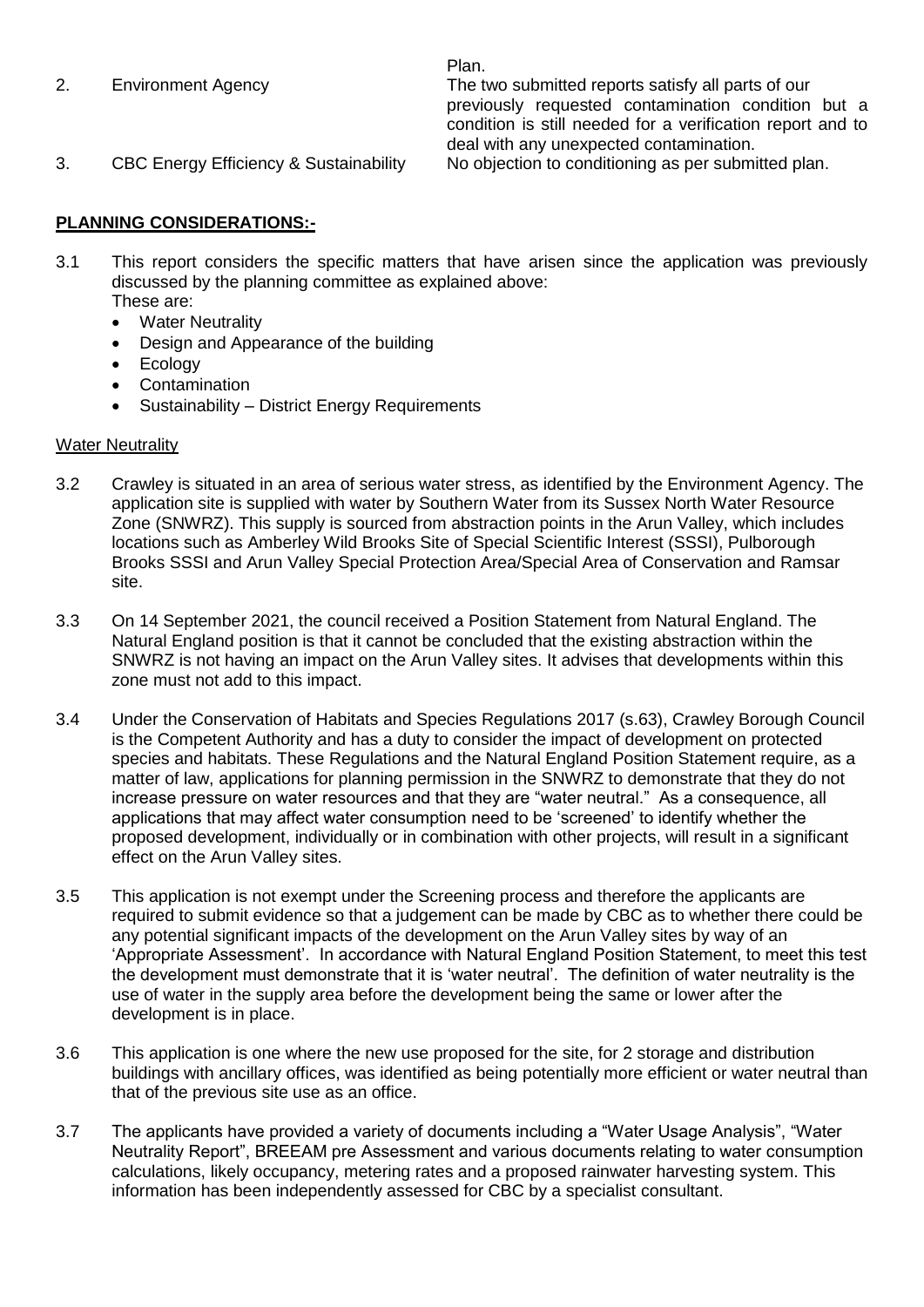- 3.8 The review considered the existing water use of the building based on existing occupancy, consideration of existing building layout, use evidence of metered consumption. An annual water consumption figure was calculated (and agreed by CBC's consultants) as  $9,108m^3$  / year as a theoretical estimate and 9,947m3 / year based on actual 2019 consumption.
- 3.9 The proposed development represents a significant reduction in office space to around 10% of current provision. This development is speculative so the future occupancy rate has been calculated based on a BREEAM water calculation. The applicant's evidence and proposed measures show that the calculated water demand for the new building is around 2,067 $m^3$  / year or 2,431m3 /year without rainwater harvesting. Based on these assumptions, the water demand calculation, again as agreed by CBC's consultants, is 2,067m<sup>3</sup> / year.
- 3.10 CBC officers and our consultants have considered the report and agree with the assumptions and conclusions. It is therefore considered that, assuming the development is implemented in accordance with the evidence presented, the development would be 'water neutral'. Conditions are therefore required to ensure compliance with the proposed measures and a further condition due to the speculative nature of the application to control possible water intensive vehicle washing which could be associated with a Class B8 use.
- 3.11 Based on these findings an Appropriate Assessment document is being prepared and sent to Natural England for comment (as required under Habitat Regulations). A reasonable time period is required for that consultation.

### Design and Appearance of the building

- 3.12 The applicants have provided a detailed materials schedule specifying the materials to be used for the buildings. Samples of these materials are also due to be submitted but had not been provided at the time of preparation of this report (although are anticipated to be delivered prior to the committee meeting). Officers consider that the overall colour scheme for the building which comprises aluminium curtain wall panels with varying shades of grey on the south elevation to break up the building massing could be acceptable subject to satisfactory material samples and is based on the elevations shown to the committee back in June. The proposed grey fenestration is considered acceptable, based on the schedule, the materials proposed .An update on the materials and any amendments to condition 4 will be provided at the meeting.
- 3.13 The applicants have also provided further information on the window and door details for the buildings requested by condition 5 (as drafted in June). The sections show the cladding and curtain walling as proposed to be installed would achieve a generally flush profile to the exterior of the building with a parapet gutter detail allowing concealment of the rainwater goods. The windows would have narrow sills just extending the depth of the cladding with a limited recess to the glazing to sit within the cladding panels. It is considered the details provided would ensure a good quality finish to the building and the condition 5 has been amended to reflect this.
- 3.14 Site levels plans have been provided showing the finished floor levels for the buildings and car parking areas with various sections showing the land levels at points along the boundary and the construction methodology to be applied where works are close to nearby trees. These drawings are considered appropriate and condition 6 has been amended to ensure implementation in accordance with these plans.

### **Ecology**

3.15 A revised Construction Management Plan (CMP) has been submitted (updated version  $7<sup>th</sup>$  July 2021). This was revised to address the initial concerns of the ecologist who considered the original plan as submitted was deficient in regard to mitigating lighting impacts during construction on the tree boundary to the north of the site. This has now been addressed with the inclusion of further information to address this concern. Condition 22 as originally worded is no longer required as the requirements of that condition are now included within the revised CMP (referenced in condition 7).

### **Contamination**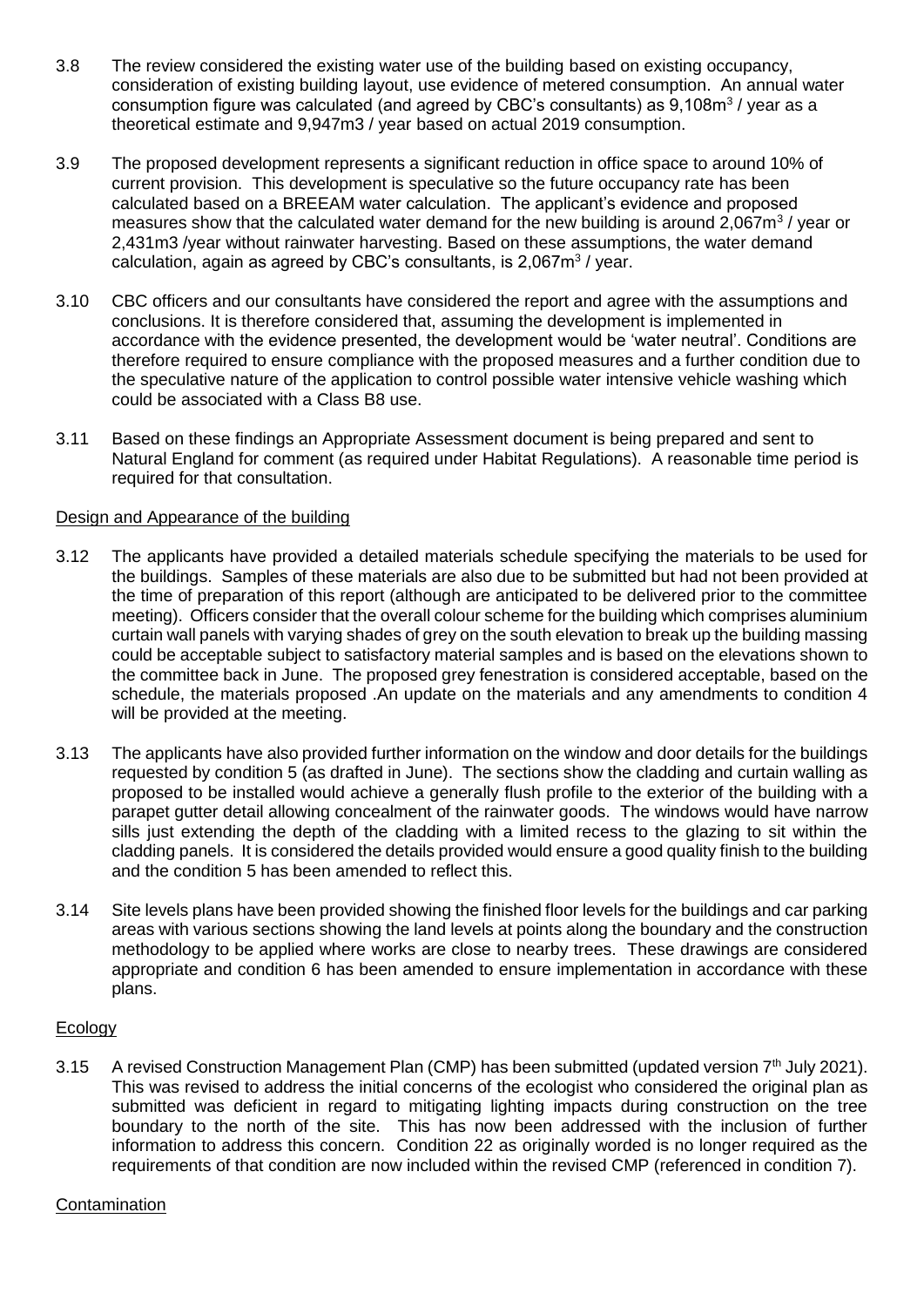- 3.16 The applicants have also sought to address the site contamination issues and further consultation was carried out with the Environment Agency on the following documents
	- Site Location Plan (dwg ref. C227/3000 pl1), prepared by CMP Architects;
	- Remediation and Verification Strategy, dated, March 2021 prepared by Delta Simons
	- Preliminary Risk & Geo-Environmental Assessment, dated March 2021, prepared by Delta Simons;
	- Supplementary Geo-Environmental Ground Investigation Report, dated July 2021, prepared by Delta Simons; and
	- Remediation and Verification Strategy, dated July 2021, prepared by Delta Simons
- 3.17 The Environment Agency have confirmed that the two newly submitted reports (when read with the existing submitted information) comprise an acceptable contamination strategy for the site and therefore condition 13 has been amended accordingly. Conditions 14 and 15 remain applicable as a final verification report is still required and measures need to remain in place to deal with unexpected contamination.

#### Sustainability – District Energy Requirements

3.18 The applicants have provided further details to illustrate how the proposed development can be serviced with an entry point for future connection to a district energy network. This condition redrafted with reference to provision through an agreed plan drawing.

## **CONCLUSIONS:-**

- 4.1 As set out above, since the original resolution to grant planning permission in June 2021, the matter of water neutrality has arisen which has resulted in the agent having to demonstrate that the proposal would be water neutral. It is considered that the applicants have successfully demonstrated that the proposed development achieves water neutrality subject to a conditions ensuring the measures contained with the submitted documents are implemented. .
- 4.2 In the intervening time period the applicants have also submitted details to address design matters and pre commencement conditions as set out above, the details of which are considered appropriate.
- 4.3 It is therefore considered that the proposal is acceptable for the reasons as set out in this report and, subject to the associated conditions which have been amended to reflect the current position, the conclusion of the S106 agreement and conclusion of consultation with Natural England, planning permission should be granted.

### **RECOMMENDATION RE: CR/2021/0248/FUL**

Delegate the decision to **permit** the application to the Head of Economy and Planning, subject to the conclusion of consultation with Natural England, the conclusion of a Section 106 Agreement, and subject to the following conditions:-

- 1. The development hereby permitted shall be begun before the expiration of 3 years from the date of this permission. REASON: To comply with Section 91 of the Town & Country Planning Act 1990.
- 2. The development hereby permitted shall not be carried out other than in accordance with the approved plans as listed below save as varied by the conditions hereafter: (Drawing numbers to be added) REASON: For the avoidance of doubt and in the interests of proper planning.
- 3. Notwithstanding the provisions of the Town and Country Planning (General Permitted Development) (England) Order 2015, including any future amendments, the proposed building hereby approved shall be used for storage and distribution (B8) use only and for no other purpose defined by the Town and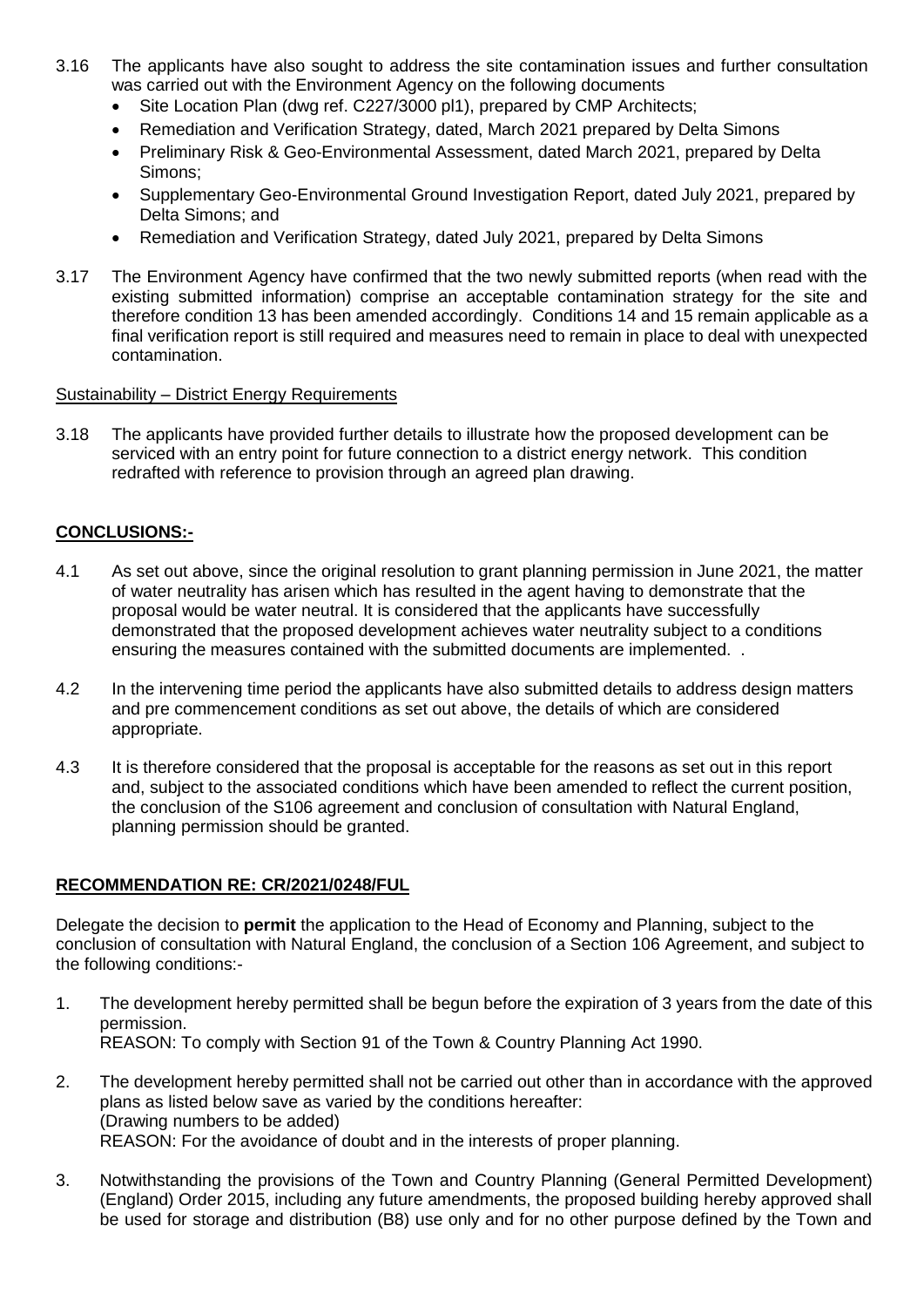Country Planning (Use Classes) Order 1987 (as amended), without the prior written consent of the Local Planning Authority.

REASON: To ensure that levels of parking provision and the appropriateness of other uses within the Manor Royal Main Employment Area can be properly assessed in accordance with policies CH3, EC2 and EC3 of the Crawley Borough Local Plan 2015-2030 and the parking standards within the Urban Design Supplementary Planning Document and, taking account of the Natural England Position Statement on water neutrality received on 14 September 2021, to ensure that the development does not cause an adverse impact upon protected habitats in the Arun Valley, including the Amberley Wild Brooks Site of Special Scientific Interest (SSSI), the Pulborough Brooks SSSI and the Arun Valley Special Protection Area/Special Area of Conservation and Ramsar sites, that would result in a breach of the Conservation of Species and Habitats Regulations 2017.

4. With the exemption of demolition, site preparation, drainage, foundation and structural works, development shall not commence unless and until a schedule of materials and finishes, including samples of such materials and finishes, to be used for external walls and roofs of the proposed building, including the glazing and cladding have been submitted to and approved by the Local Planning Authority. The development shall thereafter only be constructed in accordance with the approved materials.

REASON: To enable the Local Planning Authority to control the development in detail in the interests of amenity in accordance with Policy CH3 of the Crawley Borough Local Plan 2015-2030.

- 5. The window profiles, entrance doors and building finish details shall be constructed in accordance with approved drawing numbers C227/4012 Rev t1, C227/4012 Rev t1, C227/4013 Rev t1, C227/4015 Rev t1, C227/4016 Rev t1, C227/4018 Rev t1, C227/4019 Rev t1. C227/4020 Rev t1 and C227/4021 Rev t1C unless otherwise agreed in writing by the Local Planning Authority. REASON: To control the development in detail and to ensure a high quality development in accordance with policies CH2 and CH3 of the Crawley Borough Local Plan 2015-2030.
- 6. The development hereby permitted shall be constructed strictly in accordance with land levels, finished floor levels and specifications detailed on the following plans: DR-S-000206-T3 - Preliminary Proposed Contours M2-S-00225-T1- Proposed Site Sections Sheet 1 of 2 M2-S-00225-T1- Proposed Site Sections Sheet 2 of 2 REASON: To enable the Local Planning Authority to control the development in detail in the interests of amenity in accordance with Policy CH3 of the Crawley Borough Local Plan 2015-2030.
- 7. The development, including works of demolition, hereby permitted shall be carried out in accordance with the approved Construction Management Plan (CMP), Revision 7 dated July 2021, including the Dust Management Plan (Appendix C) and the details of biodiversity protection and mitigation measures as stated at paragraph 2.21 to be implemented during site clearance, demolition and construction including the measures to protect the adjacent tree belt from glare and significant increases in lux levels which could adversely impact bats and other nocturnal animals. The approved CMP shall be implemented and adhered to throughout the entire demolition and construction period. REASON: In the interests of highway safety and the amenities of the area in accordance with Policy

CH3 and IN3 of the Crawley Borough Local Plan 2015 - 2030, and to ensure that the proposals avoid adverse impacts on protected and priority species and contribute to a net gain in biodiversity, in accordance with policies ENV2 of the Crawley Borough Local Plan 2015-2030 and paragraph 175 of the NPPF.

- 8. Prior to the first occupation of Unit 1 or Unit 2, the vehicular accesses onto Fleming Way serving the unit shall be constructed in accordance with the approved site drawings including all necessary changes to the existing traffic signals as agreed in the S278 agreement. REASON: In the interests of road safety in accordance with Policy IN3 of the Crawley Borough Local Plan 2015-2030.
- 9. Prior to the first occupation of Unit 1 or Unit 2, the vehicle turning space serving the unit shall be constructed in accordance with the approved plans and shall be retained for the life of the development unless otherwise approved in writing by the Local Planning Authority. REASON: To ensure that adequate and satisfactory provision is made for the manoeuvring of vehicles clear of all highways in accordance with Policies CH3 and IN3 of the Crawley Local Plan 2015-2030.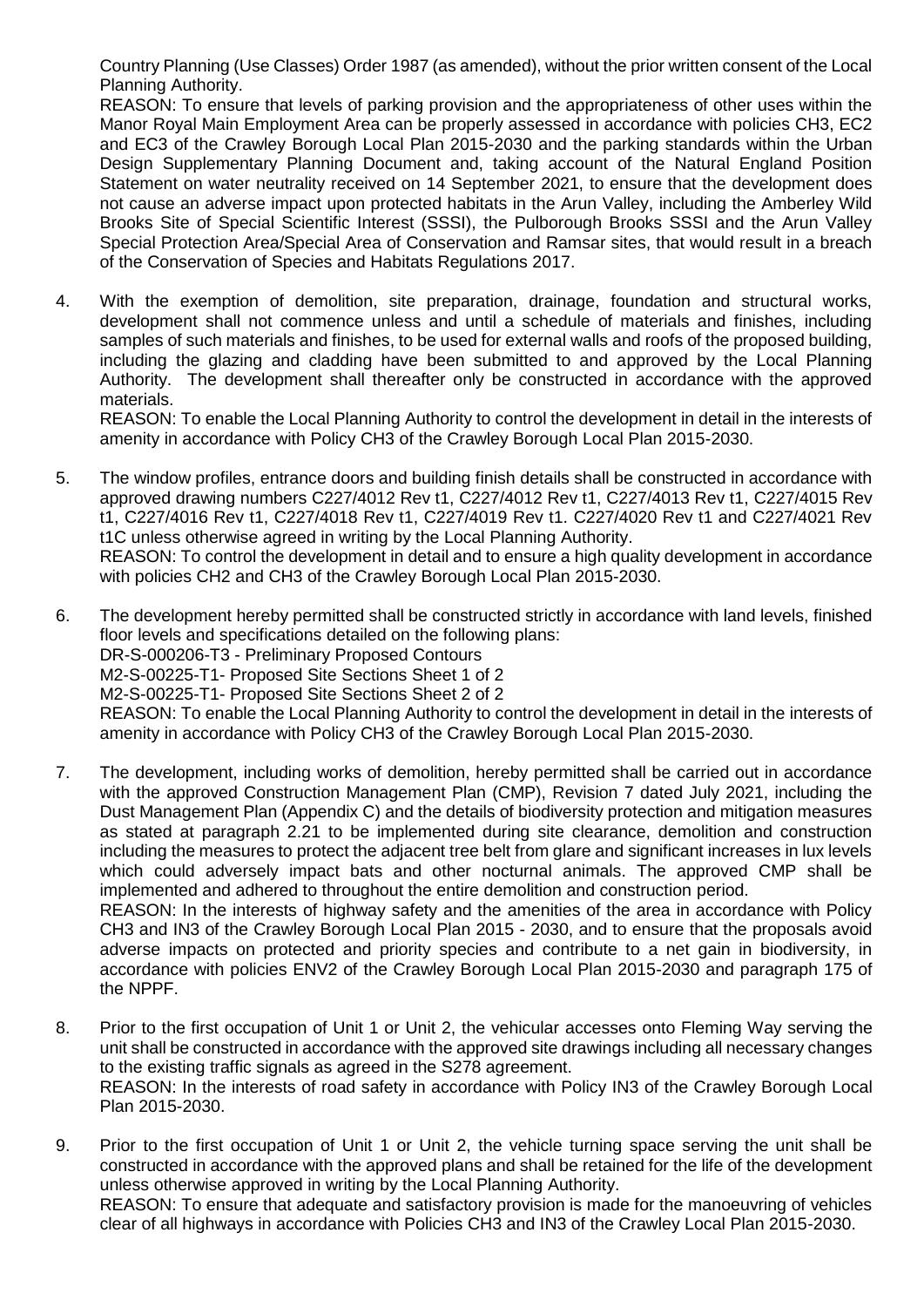10. Prior to the first occupation of Unit 1 or Unit 2, the car and lorry parking serving the unit shall be constructed in accordance with the approved plans. Once provided the spaces shall thereafter be retained at all times for their designated purpose.

REASON: To ensure that adequate and satisfactory provision is made for the parking and manoeuvring of vehicles clear of all highways in accordance with Policies CH3 and IN4 of the Crawley Local Plan 2015-2030, and the parking standards set out in the Urban Design SPD 2016.

- 11. Prior to the first occupation of Unit 1 or Unit 2, plans and elevational details shall be submitted to and been approved in writing by the Local Planning Authority for:
	- (i) green roofed sheltered cycle parking spaces,<br>(ii) details of the storage of refuse / recvcling proj
	- details of the storage of refuse / recycling provision
	- (iii) details of the substation and transformer plants.

The agreed details must be laid out and available prior to first occupation of either unit and retained for the life of the development unless otherwise approved in writing by the Local Planning Authority.

REASON: In the interests of visual amenity and to ensure the operational and servicing requirements of the development are met in accordance with policy CH3 of the Crawley Borough Local Plan 2015- 2030.

12. Prior to the first occupation of Unit 1 or Unit 2, Electric Vehicle Charging spaces serving that unit shall be provided in accordance with plans and details that have been submitted to and been approved in writing by the Local Planning Authority. The development shall thereafter be implemented in accordance with the approved details prior to occupation and thereafter retained.

REASON: To provide EVC charging points to support the use of electric vehicles in accordance with national sustainable transport policies.

13. The development hereby permitted shall be carried out in accordance with the following approved reports:

- Preliminary Risk & Geo-Environmental Assessment, dated March 2021 and provided by Delta Simons

- Supplementary Geo-Environmental Ground Investigation Report, dated July 2021 and provided by Delta Simons

- Remediation and Verification Strategy, dated March 2021 and provided by Delta Simons

- Remediation and Verification Strategy, dated July 2021 and provided by Delta Simons

REASON: The proposed site is on a former works/engineering/industrial ground with risk of contamination on the site and to ensure that the development does not contribute to, or is not put at unacceptable risk from, or adversely affected by, unacceptable levels of water pollution or contaminated land in accordance with Policy ENV10 of Crawley Borough Local Plan 2015-2030 and with paragraph 170 of the National Planning Policy Framework.

14. Prior to the first occupation of Unit 1 or Unit 2, a verification report demonstrating the completion of works set out in the approved remediation strategy and the effectiveness of the remediation shall be submitted to, and been approved in writing, by the Local Planning Authority. The report shall include results of sampling and monitoring carried out in accordance with the approved verification plan to demonstrate that the site remediation criteria have been met.

REASON: The proposed site is on a former works/engineering/industrial ground with risk of contamination on the site and to ensure that the site does not pose any further risk to human health or the water environment by demonstrating that the requirements of the approved verification plan have been met and that remediation of the site is complete in accordance with Policy ENV10 of Crawley Borough Local Plan 2015-2030 and with paragraph 170 of the National Planning Policy Framework.

15. If, during development, contamination not previously identified is found to be present at the site then no further development (unless otherwise agreed in writing with the Local Planning Authority) shall be carried out until a remediation strategy detailing how this contamination will be dealt with has been submitted to and approved in writing by the Local Planning Authority. The remediation strategy shall be implemented as approved.

REASON: To ensure that the development does not contribute to, or is not put at unacceptable risk from, or adversely affected by, unacceptable levels of water pollution from previously unidentified contamination sources at the development site in line with Policy ENV10 of Crawley Borough Local Plan 2015-2030 and paragraph 170 of the National Planning Policy Framework.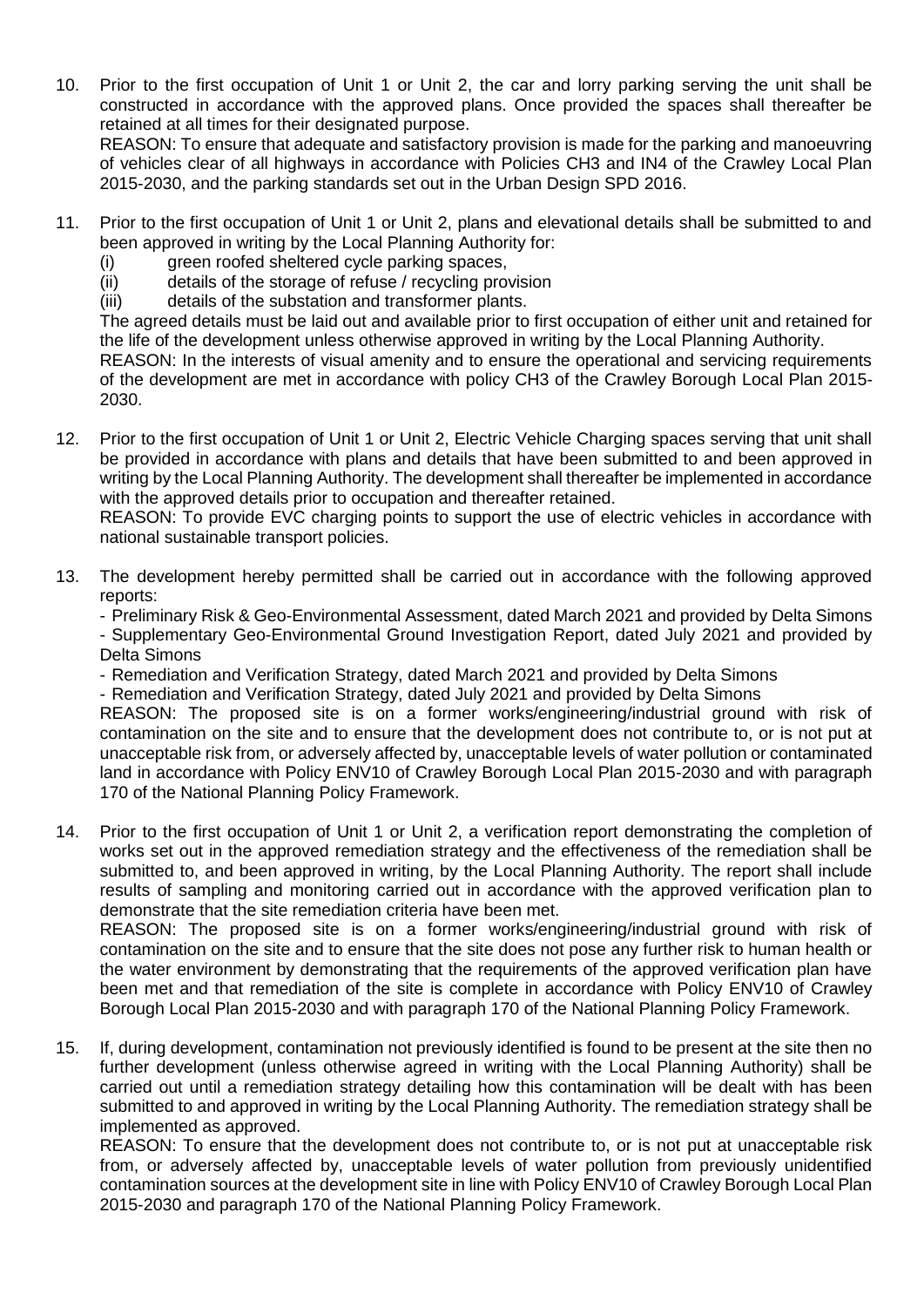16. The development hereby permitted shall be implemented and thereafter maintained and managed in accordance with the Flood Risk Assessment and Drainage Strategy provided by Burrows Graham Limited and dated March 2021, including a reduction of 50% of the pre development surface water flow rate as part of the surface water management plan, unless otherwise agreed in writing by the Local Planning Authority.

REASON: This is a major development and the performance of the drainage system must be future proofed to avoid flooding within the development and subsequent flood risk to other areas close to the development site in accordance with Policy EN8 of the Crawley Borough Local Plan 2015 - 2030.

17. The Bird Hazard Management Plan dated March 2021 Version 2 shall be implemented as approved upon completion of the roofs and shall remain in force for the life of the buildings. No subsequent alterations to the plan are to take place unless first submitted to and approved in writing by the Local Planning Authority.

REASON: It is necessary to manage the roofs in order to mitigate bird hazard and avoid endangering the safe movements of aircraft and the operation of Gatwick Airport through the attractiveness of birds in accordance with Policy IN1 of the Crawley Borough Local Plan 2015-2030.

- 18. No solar panels (photovoltaics) referred to in the submitted Energy Strategy dated March 2021 shall be installed until full details have been submitted to and been approved in writing by the Local Planning Authority. No subsequent alterations to the approved schemes are to take place unless submitted to and approved in writing by the Local Planning Authority. The scheme shall be implemented as approved. REASON: To ensure the development does not endanger the safe movement of aircraft or the operation of Gatwick Airport through interference with communication, navigational aids and surveillance equipment and glare issues and in the interests of environmental sustainability, In accordance with Policies IN1 and ENV6 of the Crawley Borough Local Plan 2015-2030 and the Planning and Climate Change Supplementary Planning Document.
- 19. Within six months of the occupation of Unit 1 or Unit 2 hereby permitted, a post-construction report shall be submitted to and agreed in writing by the Local Planning Authority, verifying that that Unit has achieved the minimum Energy and Water standards for BREEAM 'Excellent'. REASON: In the interests of sustainable design and efficient use of water resources in accordance with Policies ENV6 and ENV9 of the Crawley Borough Local Plan 2015-2030 and the Planning and Climate Change Supplementary Planning Document.
- 20. Before first occupation of the development, the ductwork to enable the development to be 'network ready' in the event that a District Energy Scheme is delivered shall be implemented in accordance with drawing number 20-178-EX-003 Rev P1. REASON: In the interests of environmental sustainability, in accordance with Policy ENV7 of the Crawley Borough Local Plan 2015-2030 and the Planning and Climate Change Supplementary Planning Document.
- 21. The development hereby permitted shall be carried out in accordance with the Arboricultural Impact & Method Statement and its Tree Protection Plan provided by RammSanderson dated March 2021 submitted with the application. The tree protection measures as set out within the report must be implemented prior to the commencement of the development and thereafter maintained for the duration of the construction works.

REASON: To ensure that the protected trees are not compromised during the construction of the development in accordance with Policies CH2 and CH3 of the Crawley Borough Local Plan 2015 - 2030.

- 22. Prior to occupation of Unit 1 or Unit 2, full details of hard and soft landscaping works have been submitted to and approved in writing by the Local Planning Authority.
	- These details shall also include:
	- Grassed areas

- The species, number and spacing of trees and shrubs

- Details of any irrigation measures and drought resistant planting

The approved details of the landscaping shall be carried out in the first planting and seeding season, following the first occupation of either building or the completion of the development, whichever is the sooner, and any trees or plants which, within a period of five years from the completion of development die, are removed or become seriously damaged or diseased, shall be replaced in the next planting season with other of similar size and species, unless the Local Planning Authority gives written consent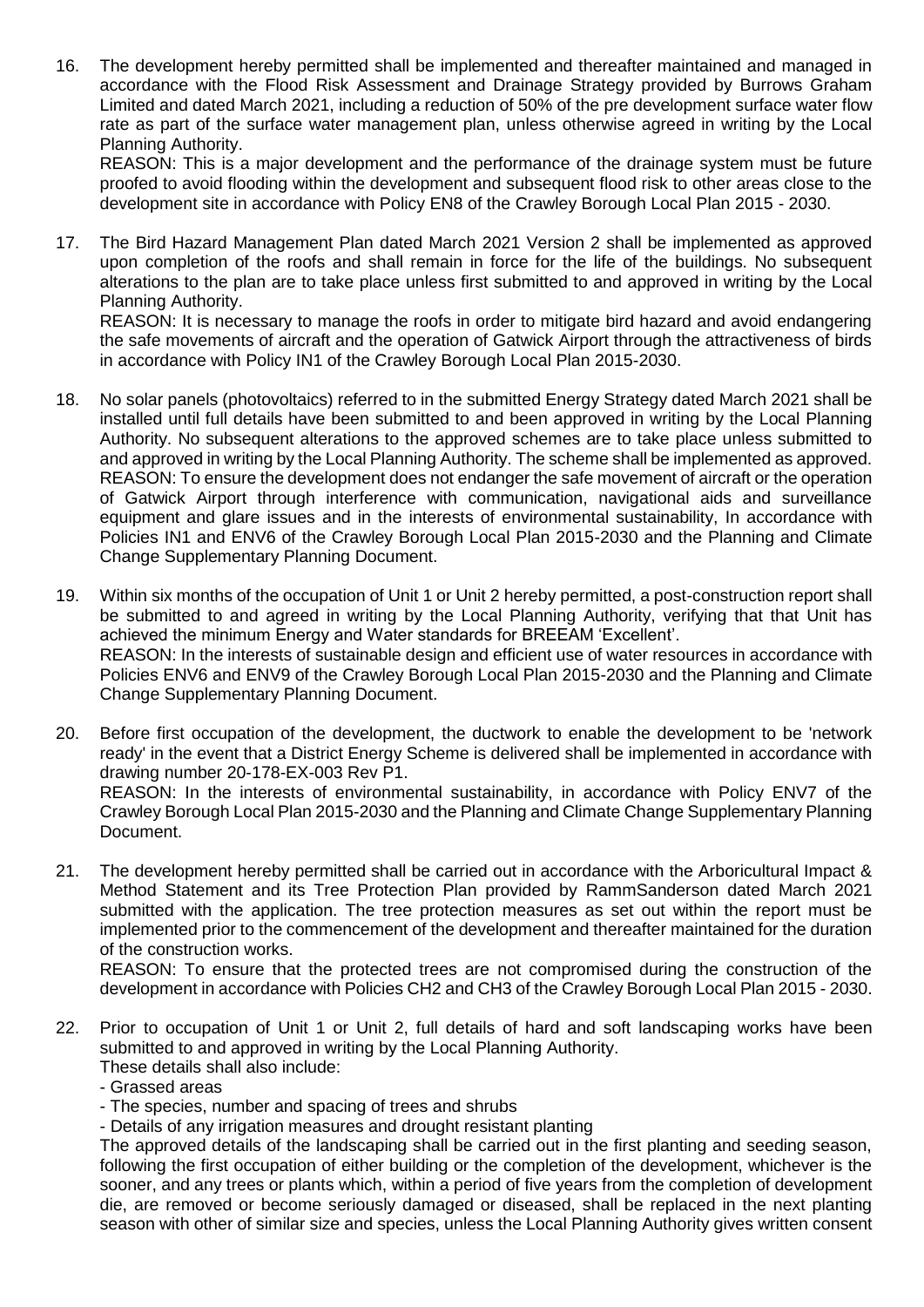to any variation. No subsequent alterations to the approved landscaping scheme are to take place unless submitted to and approved in writing by the Local Planning Authority. The scheme shall be implemented as approved.

REASON: To avoid endangering the safe movement of aircraft and the operation of Gatwick Airport through the attraction of birds and an increase in the bird hazard risk of the application site in accordance with Policy IN1 of the Crawley Borough Local Plan 2015-2030, to address water stress in accordance with policy ENV9 and in the interests of the amenity and of the environment of the development in accordance with Policy CH3 of the Crawley Borough Local Plan 2015 - 2030.

23. Prior to the first occupation of Unit 1 or Unit 2, a Landscape Management Plan which covers a period of no less than 15 years shall be submitted to and approved in writing by the Local Planning Authority. The landscape management plan shall include

- a programme for implementation, long term design objectives, long term management responsibility and maintenance schedules for all landscaped areas, and

- an enhancement and management plan for biodiversity features setting out aims, objectives, initial enhancements, ongoing management operations, initial five year action plan, details of responsibility for implementation and provision for review and updating. The approved details shall be implemented in full including on site completion of initial biodiversity enhancements within the first available planting season.

The development shall be carried out in accordance with the approved details.

REASON: In the interests of visual amenity of the area in accordance with Policy CH3 of the Crawley Borough Local Plan and the Manor Royal SPD, and to ensure that the proposals avoid adverse impacts on protected and priority species and contribute to a net gain in biodiversity, in accordance with Policy ENV2 of the Crawley Borough Local Plan 2015-2030 and paragraph 175 of the NPPF.

24. Prior to the first occupation of Unit 1 or 2, the package of mitigation measures, as referenced in the Air Quality Mitigation email dated 24 June 2021, shall be implemented in full, unless otherwise approved in writing by the Local Planning Authority.

REASON: To ensure that the development does not have a negative impact on air quality in accordance with Policy ENV12 of the Crawley Borough Local Plan 2015 – 2030 and to accord with the air quality mitigation contained within the submitted Air Quality Assessment provided by Air Quality Consultants Ltd and dated March 2021.

25. No above ground development shall take place until precise details of the low-flow water fittings to be installed for both units to achieve at least a 40% improvement on the BREEAM baseline standard and to meet the target of 3 credits for the WAT 01 category have been submitted to and agreed in writing by the Local Planning Authority. The development shall thereafter be implemented in accordance with the agreed details

REASON: In order to comply with the Natural England Position Statement on water neutrality received on 14 September 2021, to ensure that the development does not cause an adverse impact upon protected habitats in the Arun Valley, including the Amberley Wild Brooks Site of Special Scientific Interest (SSSI), the Pulborough Brooks SSSI and the Arun Valley Special Protection Area/Special Area of Conservation and Ramsar sites, that would be in breach of the Conservation of Species and Habitats Regulations 2017.

- 26. No above ground development shall take place until precise details of the rainwater harvesting system for both units to achieve at least a 40% improvement on the BREEAM baseline standard in line with the proposed water calculations set out in paragraph 3.89 and 3.10 of Water Environment Technical Note Rev C02 21171-WRC-TN-04 have been submitted to and agreed in writing by the Local Planning Authority. The development shall thereafter be implemented in accordance with the agreed details. REASON: In order to comply with the Natural England Position Statement on water neutrality received on 14 September 2021, to ensure that the development does not cause an adverse impact upon protected habitats in the Arun Valley, including the Amberley Wild Brooks Site of Special Scientific Interest (SSSI), the Pulborough Brooks SSSI and the Arun Valley Special Protection Area/Special Area of Conservation and Ramsar sites, that would be in breach of the Conservation of Species and Habitats Regulations 2017.
- 27. No part of either building or its service area shall be designated, equipped or used as a vehicle washing area, without the prior written consent of the Local Planning Authority. REASON: In order to comply with the Natural England Position Statement on water neutrality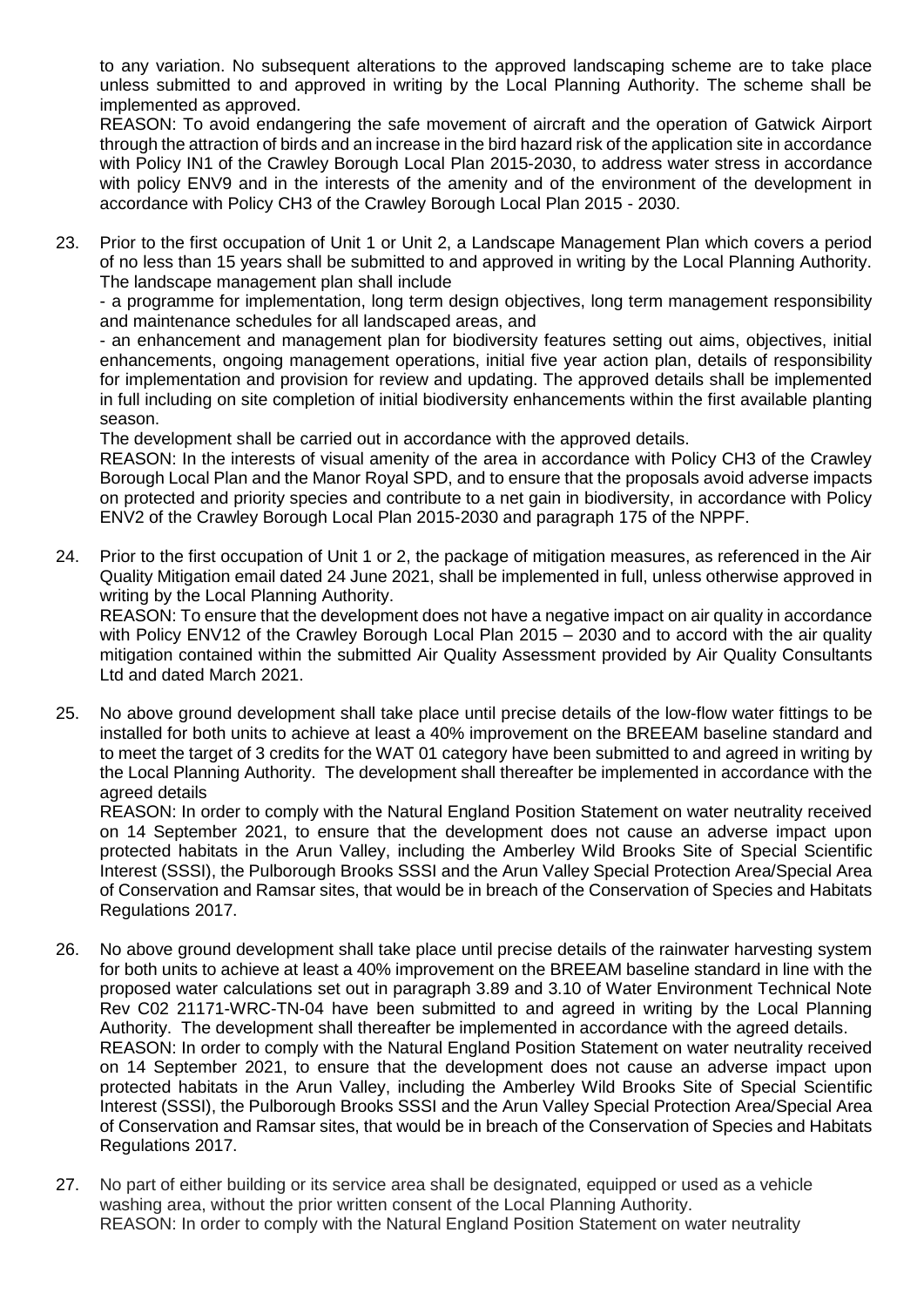received on 14 September 2021, to ensure that the development does not cause an adverse impact upon protected habitats in the Arun Valley, including the Amberley Wild Brooks Site of Special Scientific Interest (SSSI), the Pulborough Brooks SSSI and the Arun Valley Special Protection Area/Special Area of Conservation and Ramsar sites, that would be in breach of the Conservation of Species and Habitats Regulations 2017.

## INFORMATIVE(S)

- 1. Given the nature of the proposed development it is possible that a crane may be required during its construction. We would, therefore, draw the applicant's attention to the requirement within the British Standard Code of Practice for the safe use of cranes, for crane operators to consult the aerodrome before erecting a crane in close proximity to an aerodrome. Gatwick Airport requires a minimum of four weeks notice. For crane queries/applications please email: lgwcranes@gatwickairport.com. Details of the crane process can be found in CAP1096 'Guidance to Crane Operators on Aviation Lighting and Notification' available at www.caa.co.uk.
- 2. The applicant is advised to enter into a Section 59 Agreement under the 1980 Highways Act, to cover the increase in extraordinary traffic that would result from construction vehicles and to enable the recovery of costs of any potential damage that may result to the public highway as a direct consequence of the construction traffic. The Applicant is advised to contact the Highway Officer (01243 642105) in order to commence this process.
- 3. The applicant is required to obtain all appropriate S38/278 consents from West Sussex County Council, as Highway Authority, to cover all off-site highway works. The applicant is requested to contact The Implementation Team Leader (01243 642105) to commence this process. The applicant is advised that it is an offence to undertake any works within the highway prior to the agreement being in place. The applicant is advised that it is an offence to undertake any works within the highway prior to the agreement being in place.
- 4. The applicant is advised of the requirement to enter into early discussions with and obtain the necessary licenses from the Highway Authority to cover any temporary construction related works that will obstruct or affect the normal operation of the public highway prior to any works commencing. These temporary works may include, the placing of skips or other materials within the highway, the temporary closure of on-street parking bays, the imposition of temporary parking restrictions requiring a Temporary Traffic Regulation Order, the erection of hoarding or scaffolding within the limits of the highway, the provision of cranes over-sailing the highway.
- 5. The applicant is advised that the erection of temporary directional signage should be agreed with the Local Traffic Engineer prior to any signage being installed. The applicant should be aware that a charge will be applied for this service.
- 6. The applicant's attention is drawn to the correspondence received from the Designing Out Crime Officer – Sussex Police Headquarter on 21 April 2021 in relation to Seured by Design.
- 7. The applicant is advised that the proposed development is located within 15 metres of Thames Waters underground assets and as such, the development could cause the assets to fail if appropriate measures are not taken. Please read Thames Waters' guide 'working near our assets' to ensure your workings are in line with the necessary processes you need to follow if you're considering working above or near our pipes or other structures. https://developers.thameswater.co.uk/Developing-a-largesite/Planning-yourdevelopment/Working-near-or-diverting-our-pipes.

Should you require further information please contact Thames Water. Email: developer.services@thameswater.co.uk Phone: 0800 009 3921 (Monday to Friday, 8am to 5pm) Write to: Thames Water Developer Services, Clearwater Court, Vastern Road, Reading, Berkshire RG1 8DB As you are redeveloping a site, there may be public sewers crossing or close to your development. If you discover a sewer, it's important that you minimize the risk of damage. We'll need to check that your development doesn't limit repair or maintenance activities, or inhibit the services we provide in any other way. The applicant is advised to read our guide working near or diverting our pipes. https://developers.thameswater.co.uk/Developing-a-largesite/Planning-your-development/Workingnear-or-diverting-our-pipes.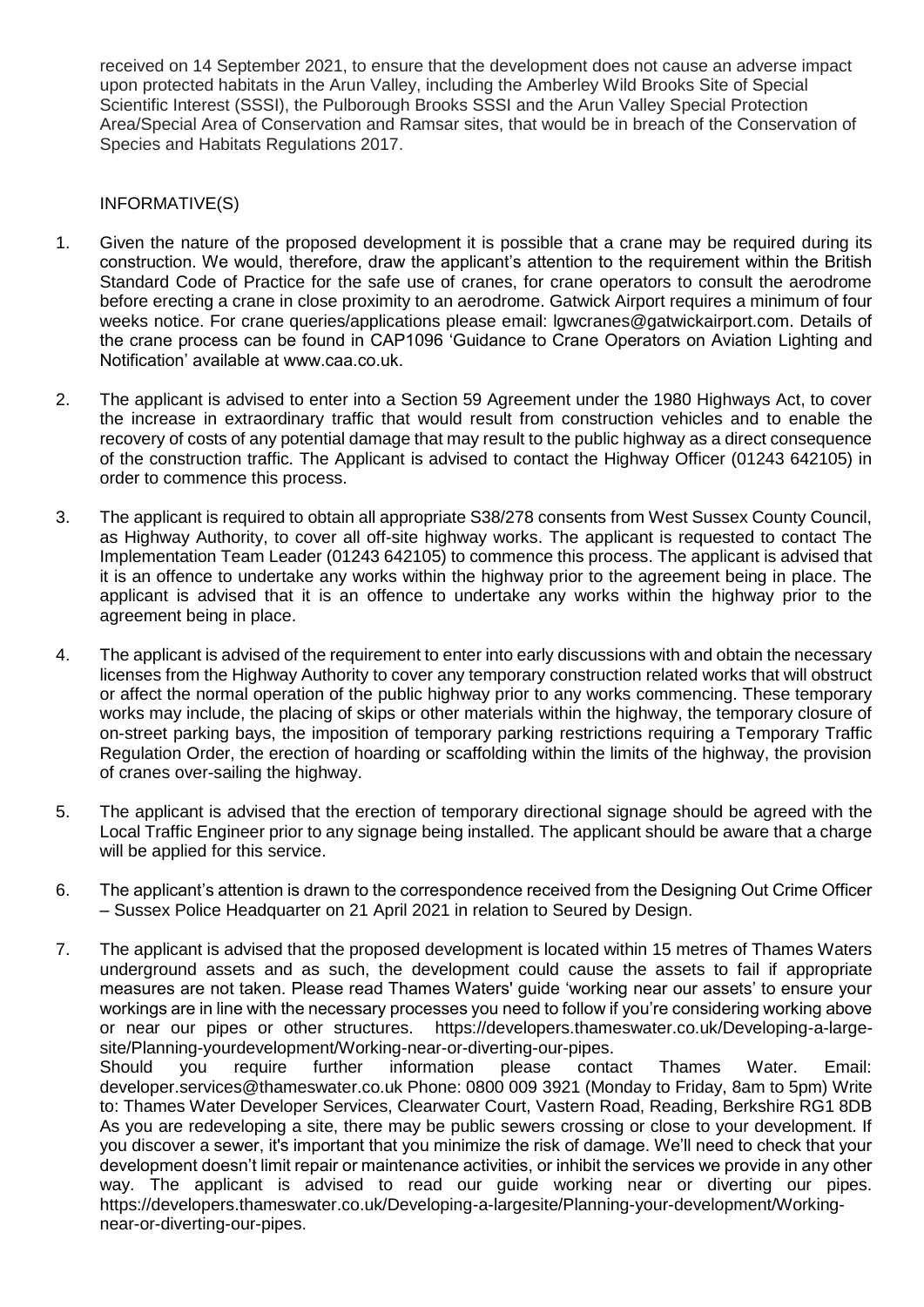- 8. The applicant's attention is drawn to the advice provided by West Sussex Fire and Rescue Service in their correspondence of 6 May 2021 to ensure that sufficient supply of water for firefighting for these units and complies with the requirements identified in the Approved Document B Volume 1 2019 Edition: B5 section 16.
- 9. The applicant is advised of the following advice from Southern Water:

- The public water distribution mains requires a clearance of 6 metres on either side of the water distribution mains to protect it from construction works and to allow for future access for maintenance.

- No excavation, mounding or tree planting should be carried out within 6 metres of the public water main without consent from Southern Water.

- No new soakaways, swales, ponds, watercourses or any other surface water retaining or conveying features should be located within 5 metres of public water distribution mains.

- All existing infrastructure, including protective coatings and cathodic protection, should be protected during the course of construction works. Please refer to:

southernwater.co.uk/media/default/PDFs/stand-off-distances.pdf

Following initial investigations, Southern Water can provide a water supply to the site. Southern Water requires a formal application for a connection to the water supply to be made by the developer. To make an application visit: southernwater.co.uk/developing and please read New Connections Services Charging Arrangements documents which are available on the website via the following link: southernwater.co.uk/developing-building/connection-charging-arrangements

For further advice, please contact Southern Water, Southern House, Yeoman Road, Worthing, West Sussex, BN13 3NX (Tel: 0330 303 0119).

Website: southernwater.co.uk or by email at: SouthernWaterPlanning@southernwater.co.uk

1. NPPF Statement

In determining this planning application, the Local Planning Authority assessed the proposal against all material considerations and has worked with the applicant in a positive and proactive manner based on seeking solutions where possible and required, by:

• Providing advice in a timely and manner through pre-application discussions/correspondence.

• Liaising with consultees/applicant/agent and discussing the proposal where considered appropriate and necessary in a timely manner during the course of the determination of the application.

• Seeking amended plans/additional information to address identified issues during the course of the application.

This decision has been taken in accordance with the requirement in the National Planning Policy Framework, as set out in article 35, of the Town and Country Planning (Development Management Procedure) Order 2015.